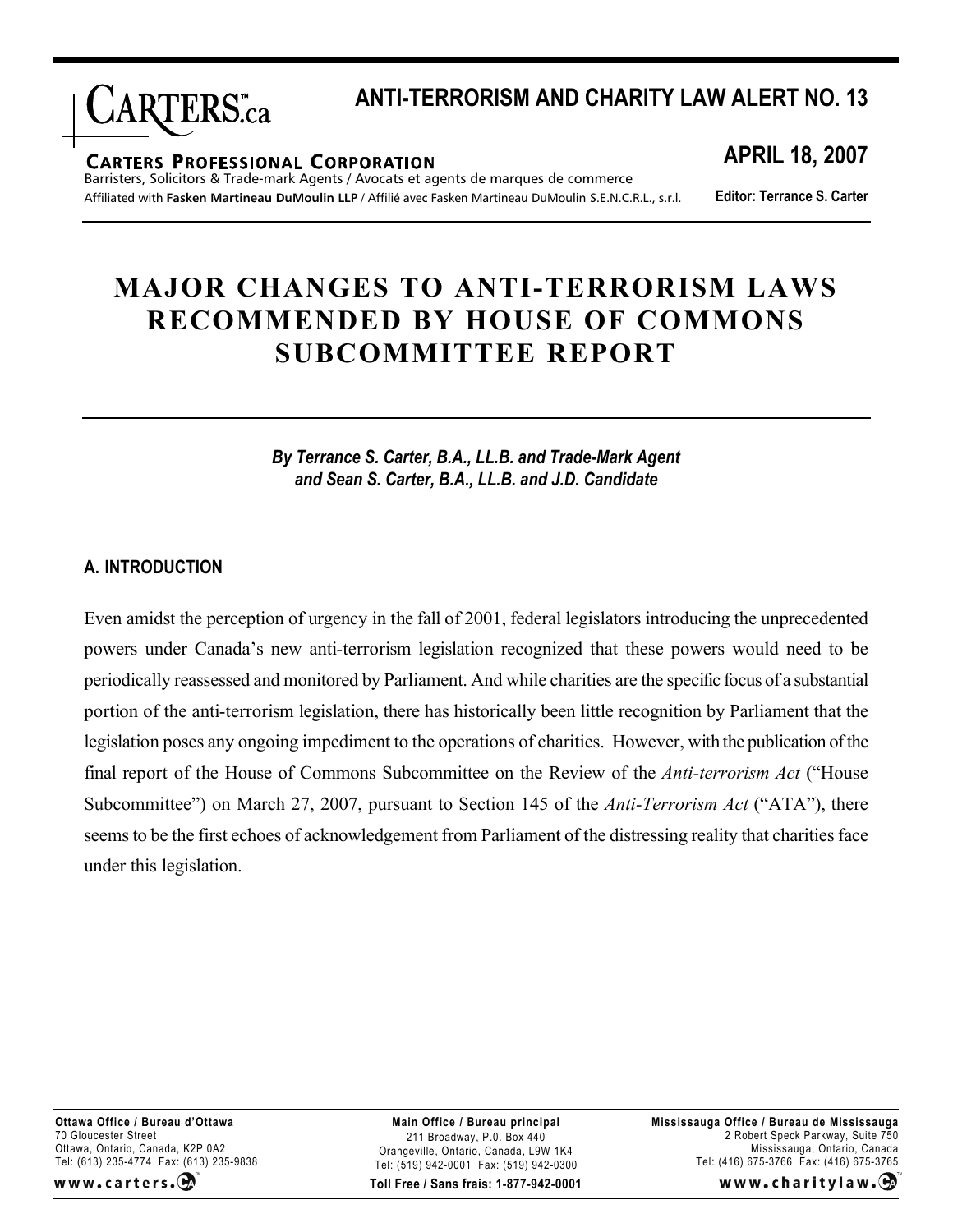## **B. RECOMMENDED CHANGES TO THE** *CHARITIES REGISTRATION (SECURITY INFORMATION) ACT*

Among the recommendations of the House Subcommittee's report are substantial changes to the *Charities Registration (Security Information) Act* ("*Charities Registration Act*"), which was created by the ATA and outlines the process of issuing of a "certificate" by which a charity can be deregistered. In order to remedy some of the deficiencies in the law surrounding the deregistration process and bring claritywith respect to the due diligence burden that charities face, the House Subcommittee has recommended changes including:

### 1. "Due Diligence" defense for charities facing deregistration:

The House Subcommittee recommends that the *Charities Registration Act* be amended so that the Federal Court judge considering a certificate will not find the certificate to be reasonable where a charity establishes that it exercised due diligence to avoid the improper use of its resources under section 4(1)(*a*),(*b*),and(*c*) of the *Charities Registration Act.* The House Subcommittee recognized the "dramatic" impact on charities that are subjected to the deregistration process, and the resulting risk of civil and criminal liability for their boards of directors. The committee also recognized that a charity's due diligence best efforts "may be inadequate… and not suffice", particularly in situations where charities are operating in international disaster areas that necessitate rapid aid and assistance efforts.

### 2. Creation of "Best Practice" guidelines for Canadian charities:

The House Subcommittee recommends that the Canada Revenue Agency consult with the charitable sector and develop "made in Canada 'best practice' guidelines" to provide assistance to charities in their due diligence assessments. The House Subcommittee recognized that there is "little practical guidance" in Canada that would assist charities in introducing due diligence procedures. The House Subcommittee advises that these best practice guidelines should incorporate "both general policies and checklists that could be administered by applicants and registered charities" in carrying out their due diligence assessments.

### 3. Institution of a knowledge (*mens rea*) requirement:

The House Subcommittee recommends that the words "the applicant or registered charity knew or ought to have known that" be added into paragraphs (4)(1)(*b*) and (*c*) of the *Charities Registration Act*  to institute a clear *mens rea* requirement. The House Subcommittee noted that it believes that it is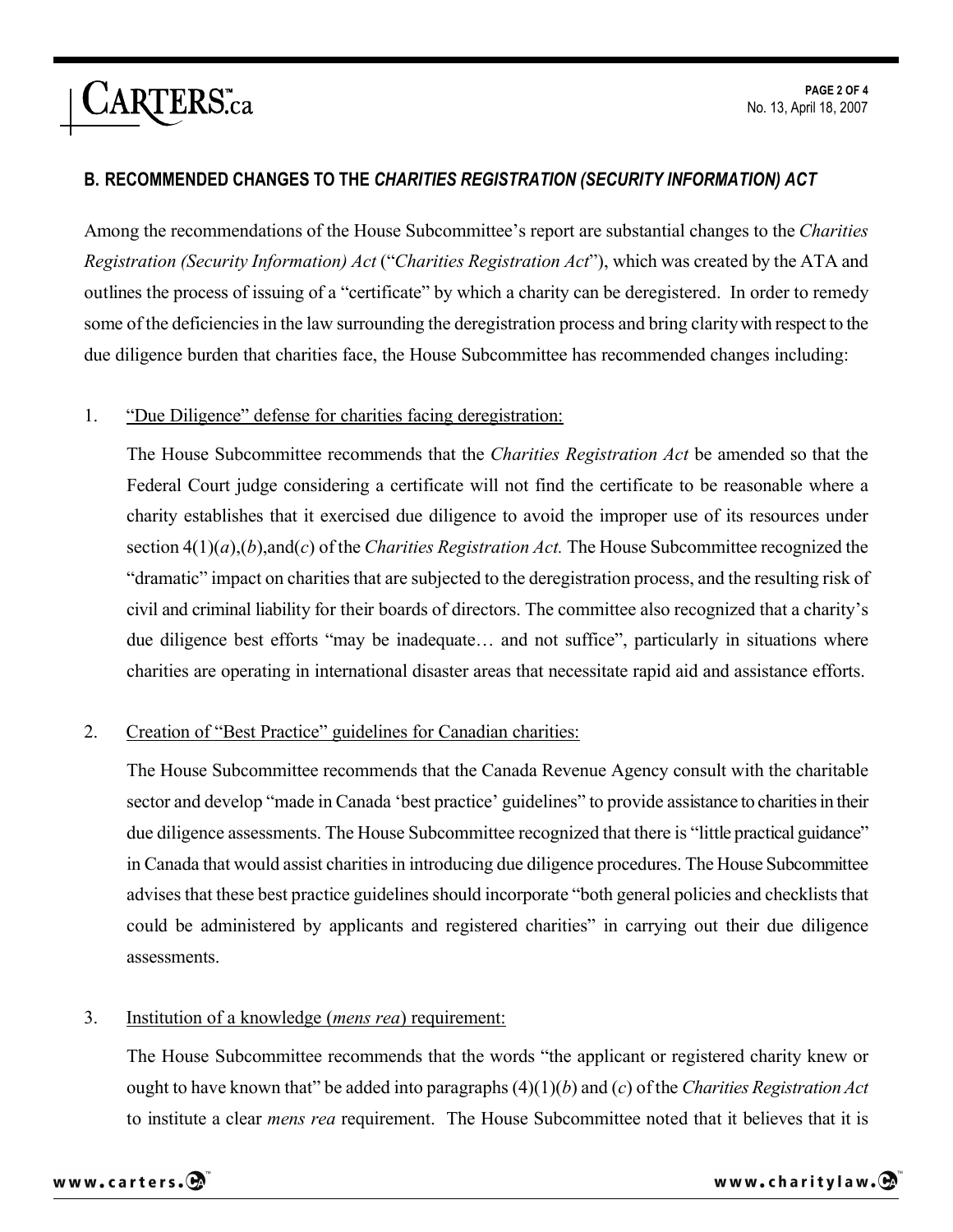"unfair to penalize an organization when it had no reason to believe that its resources were assisting an entity engaged in terrorism."

#### 4. Right to Appeal a Finding of Reasonableness

The House Subcommittee recommends that a charity be able appeal to the Federal Court of Appeal a decision by a Federal Court judge that a referred certificate is reasonable. The House Subcommittee recognized that the certificate process, as it currently exists under the *Charities Registration Act*, is "parallel" to the deeply controversial security certificate process under the *Immigration and Refugee Protection Act* ("IRPA") and that the recommended changes are needed to begin to remedy the certificate process.

### **C. OTHER RECOMMENDED CHANGES IMPACTING CHARITIES**

There are several other recommended legislative changes that would impact charities in the House Subcommittee's report. One of these recommendations is the establishment of a "Panel of Special Counsel" to test the need for confidentiality and closed hearings, as well as to test the evidence not disclosed to a party in proceedings. The Panel of Special Counsel would participate in proceedings surrounding the establishment of "listed entities," the deregistration process under the *Charities Registration Act,* and the security certificate process under the IRPA.

The House Subcommittee also recommends that section 145 of the ATA be amended to require another comprehensive review of its provisions and operation, to be commenced no later than December 31, 2010. While the recommended changes briefly touched on by this article are a significant step forward for charities, there are many other recommendations of a general scope from the House Subcommittee that are potentially of concern to charities, including the recommended creation of a new *Criminal Code* offence for the "glorification of a terrorist activity for the purpose of emulation."